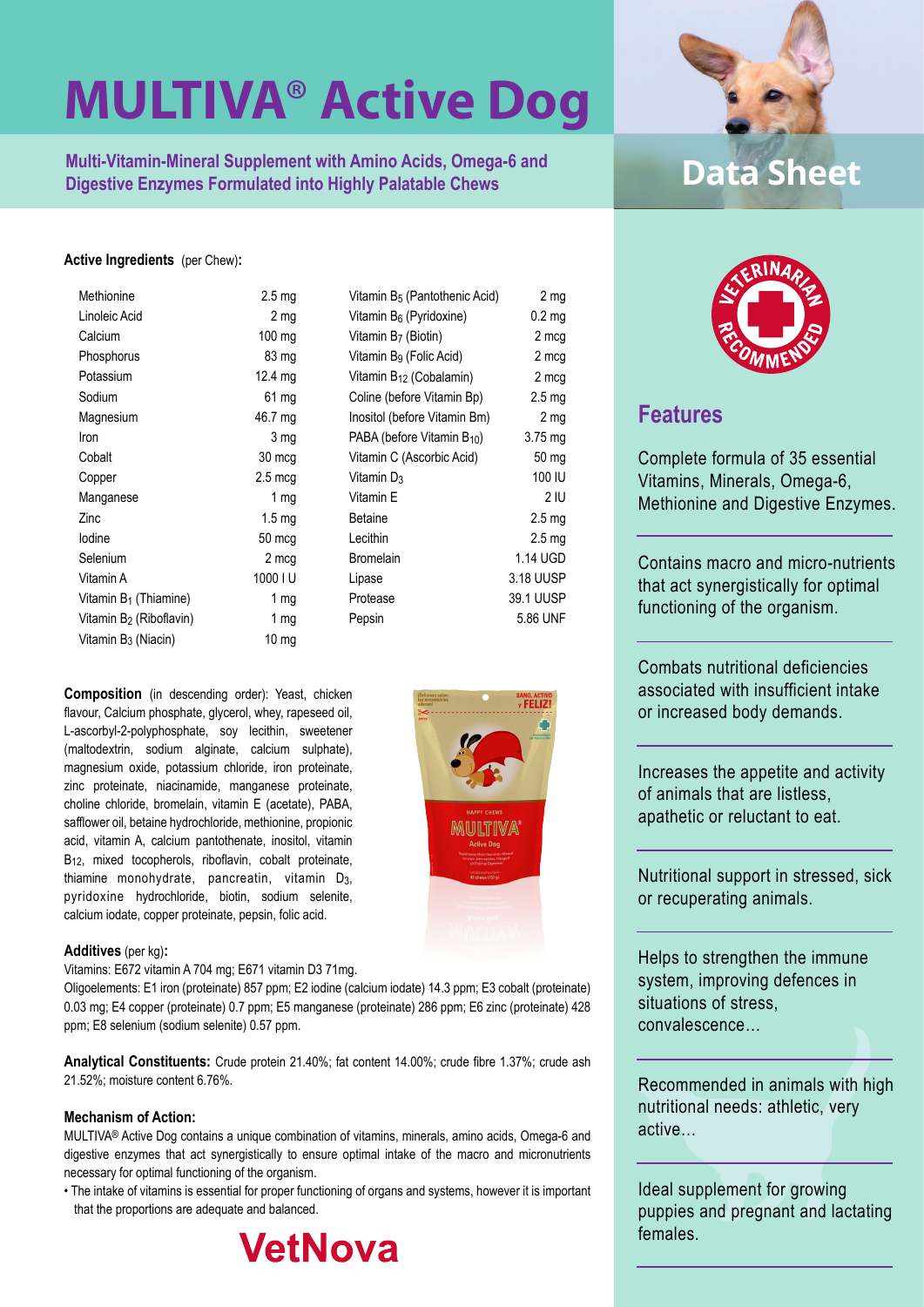**Multi-Vitamin-Mineral Supplement with Amino Acids, Omega-6 and Digestive Enzymes Formulated into Highly Palatable Chews**

- **Vitamin A** contributes to the normal metabolism of iron, maintenance of natural barriers such as skin and mucosa, normal functioning of the immune system and maintenance of healthy vision.
- **Group B Vitamins** have neuroprotective, antioxidant properties and are essential for the synthesis of haemoglobin and red blood cells. Vitamin B1 is an appetite stimulant. In addition, Vitamin B6 contributes to optimal bone and muscle development. Biotin (B7) is essential for good skin and hair health. Lastly, Vitamins B1, B2, B3 and B5 intervene in metabolic processes that transform nutrients into energy.
- **Vitamin C** (Ascorbic Acid) is highly antioxidant, neutralises free radicals and helps prevent aging-related diseases, cellular stress and joint degeneration. It also helps the functioning of the immune system.
- Proper intake of **Vitamin D3** is key for the absorption and normal use of calcium and phosphorus, contributes to bone, dental and muscle health, and the optimal functioning of the immune system. **Vitamin E** is a powerful antioxidant, avoids damage to cellular membranes and protects tissues from free radicals. It also enhances the immune system.
- Macro-minerals are those that are needed in greater quantities:
	- **Calcium and Phosphorus** intervene in the formation and metabolism of bones and teeth. Furthermore, Calcium, intervenes in many other functions, such as nerve impulse transmission, muscle contraction and coagulation; proper intake is essential in growth phases and in pregnant and lactating females. Phosphorus forms part of the cellular membranes and DNA and RNA molecules. **Sodium** and **Potassium** are essential for proper cellular function; they ensure the balance between interior and exterior and intervene in energetic metabolism. Sodium, in turn, regulates water balance, while Potassium is implicated in proper heart function.
	- **Magnesium** is involved in nerve conduction and muscle contractions; its deficit may cause the appearance of neurological disorders.
- Micro-minerals are those which are necessary in smaller amounts:
	- **Iron**, **Copper** and **Cobalt** are essential for the synthesis of haemoglobin and red blood cells. They participate in numerous enzymatic processes related to respiration and cellular oxidation. Copper also intervenes in the synthesis of collagen and myelin.
	- **Zinc** is indispensable for the synthesis of collagen and keratin. In the skin, it actively participates in the regeneration of the extra-cellular matrix, healing processes, repair of connective tissue, inflammation and cellular growth. Correct intake maintains the integrity of the skin and quality of the coat.
	- **Manganese** participates in cellular function, specifically in the mitochondria; it is also essential for the formation of collagen, GAGs and proteoglycans, the main structural components of cartilage, ligaments and synovial fluid.
	- **Selenium** is a powerful antioxidant; as such, it minimises the damage caused by free radicals produced in situations of aging, intense physical activity or inflammatory diseases and stimulates immune system functionality.
	- **Iodine** is involved in the metabolism and synthesis of thyroid hormones.
- **Linoleic Acid (Omega-6)** is an essential fatty acid important for a multitude of processes. It forms part of the cellular membrane, being indispensable for its synthesis, and its deficit may increase capillary fragility and, as a result, hair loss. Lack of Omega-6 also affects the integrity of the skin barrier, causing poor skin condition and higher sensitivity, increasing the appearance of skin pathologies. It also intervenes in bone and dental development and good joint function.
- **Methionine** is also an essential amino acid that must be administered in the diet, since it cannot be synthesised by the body. It is an intermediary in the synthesis of other amino acids like cystine. It plays an important role in hepatic metabolism, protecting the liver from the toxic effects of hepatotoxins. It also has an antioxidant action. It helps to improve hepatic function in senior dogs or those under intense or prolonged drug therapy.
- Digestive enzymes contribute to the digestion, absorption and use of different molecules that the animal ingests. **Bromelain**, **Protease** and **Pepsin** are involved in the digestion of proteins and the assimilation of their amino acids. **Lipase** helps the absorption of fats, enhancing absorption through the intestinal wall. Its administration promotes the improvement of digestive disorders that occur with poor digestion, malabsorption and weight loss.





### **Data Sheet**

Boosts the health of geriatric animals.

Prevents and combats excessive hair loss, other dermatological problems and some intestinal pathologies such as poor digestion, coprophagy and flatulence.

Recommended by veterinarians –Complete, balanced and effective.

Highly palatable Chews – Facilitate daily intake.

Suitable for all breeds and ages.

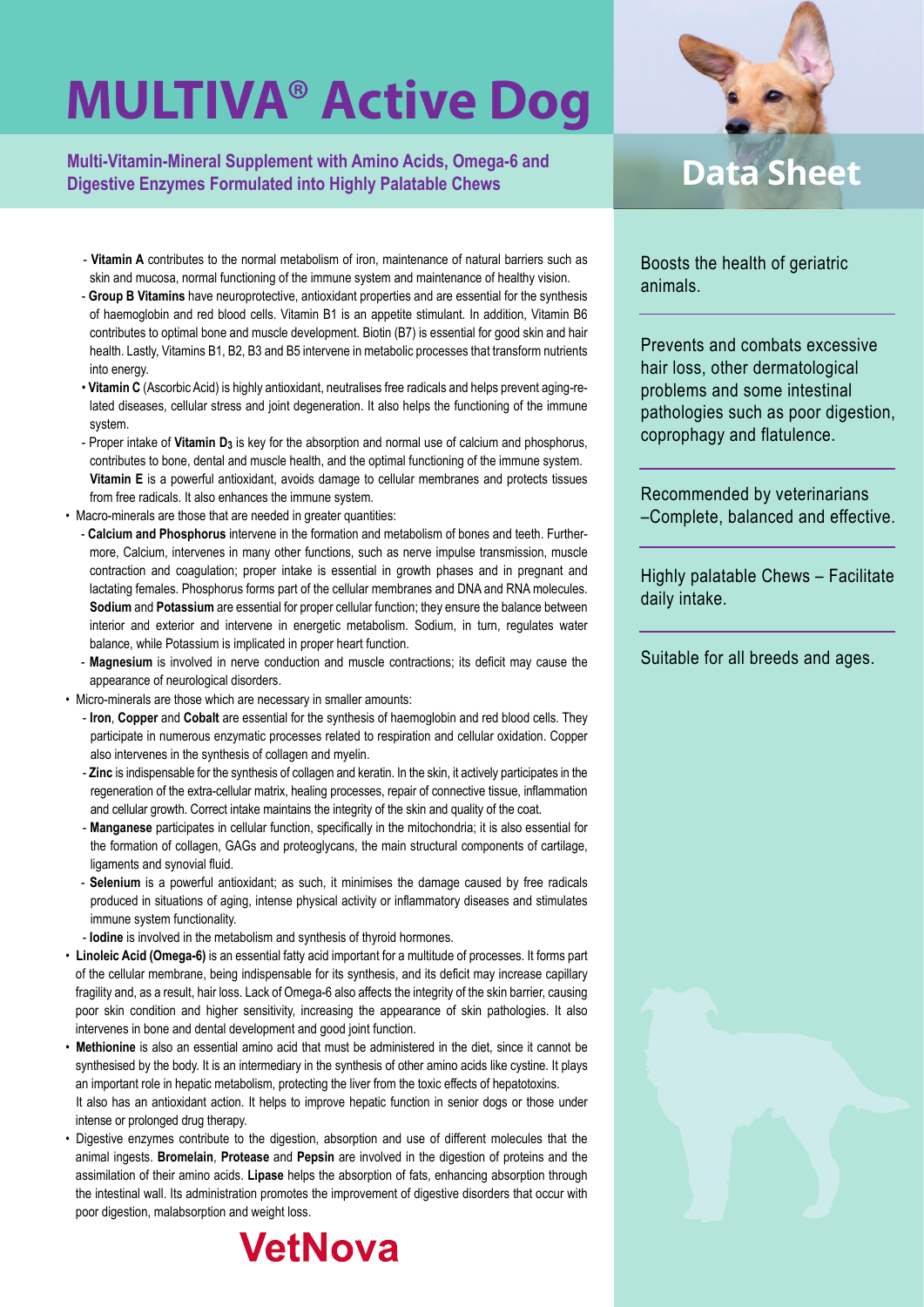**Multi-Vitamin-Mineral Supplement with Amino Acids, Omega-6 and Digestive Enzymes Formulated into Highly Palatable Chews**

#### **Indications:**

- Improves appetite and general condition in those animals that present apathy, loss of appetite and enervation, while stimulating metabolism.
- Recommended in animals with high nutritional needs due to organic problems (disease, convalescence), stress or high activity (athletic, very active).
- Strengthens the immune system, improving defences in situations of stress, environmental changes, convalescence…
- Indicated in older animals to protect and improve health.
- In growing animals to promote optimal bone development and in pregnant and lactating females to improve foetal development and support lactation.
- Helps prevent and fight excessive hair loss and other dermatological problems.
- Recommended in intestinal problems such as poor digestion, coprophagy and flatulence.
- Prevents possible vitamin, mineral, amino acid and essential fatty acid deficiencies associated with poor nutrition.

#### **Target Species:** Dogs.

**Safety:** MULTIVA Active Dog is a highly safe product, suitable for all breeds and ages. In dogs with special needs it may be necessary to administer for prolonged periods, in which case, follow the instructions of your veterinarian.

**Dosage:** 1 Chew for every15 kg of weight, once a day.

**Warnings:** VetNova is a pioneer in the development of Chews technology to facilitate the administration of supplements to dogs and cats. Unlike tablets, capsules, etc, which are administered orally "by force" to ensure the product is taken, Chews should be freely administered in the feeding bowl and the animal left to consume them voluntarily. Some shy dogs may need more time to fully accept them, but once they do, daily intake is easier and more satisfactory. To facilitate initial acceptance, the following strategies can be followed during the first week: 1) Reduce and then progressively increase the dose, 2) Divide the daily dose into two parts (morning and night), 3) Crush the chew and mix with pâté or any food that appeals to the pet, etc. Keep the container tightly closed, in a cool, dry place, protected from direct sunlight and out of the reach of children and animals.

#### **Presentation:** 45 Chews.

#### **Bibliography:**

- Alexander JE, Moore MP, Wood LLH. Comparative growth studies in Labrador retrievers fed 5 commercial calorie-dense diets. Modern Veterinary practice 1988; 31: 144-148.
- Backus RC. Low plasma taurine concentration in Newfound land dogs is associated with plasma methionine and cyst(e)ine concentrations and low taurine synthesis. J. Nutr. 2006; 136: 2525-2533.
- Backus RC, Cohen G, Pion PD, et al. Taurine deficiency in Newfoundlands fed commercially balanced diets. Journal of the American Medical Association 2003; 223 (8): 1130-1136.
- Bai SC, Sampson DA, Morris JG, Rogers QR. The level of dietary protein affects vitamin B-6 requirement of cats. J. Nutr. 1991; 121: 1054-1061.
- Bai SC, Sampson DA, Morris JG, Rogers QR. Vitamin B-6 requirement of growing kittens J. Nutr. 1989; 119: 1020–1027 b.
- Bauer JE. Fatty acid metabolism in domestic cats (Felis catus) and cheetahs (Acinoyx jubatas). Proceedings of the Nutrition Society 1997; 56: 1013–1024.
- Bauer JE. Responses of dogs to dietary omega-3 fatty acids. J Amer Vet Med Assoc 2007; 11: 1657–1661.
- Bauer J, Heinemann KM, Lees GE, Waldron MK. Retinal functions of young dogs are improved and maternal plasma phospholipids are altered with diets containing long-chain n-3 PUFA during gestation, lactation and a er weaning J. Nutr. 2006; 136: 1991S-1994S.
- Bauer JE, Heinemann KM, Bigley KE, et al. Maternal diet alphalinolenic acid during gestation and lactation does not





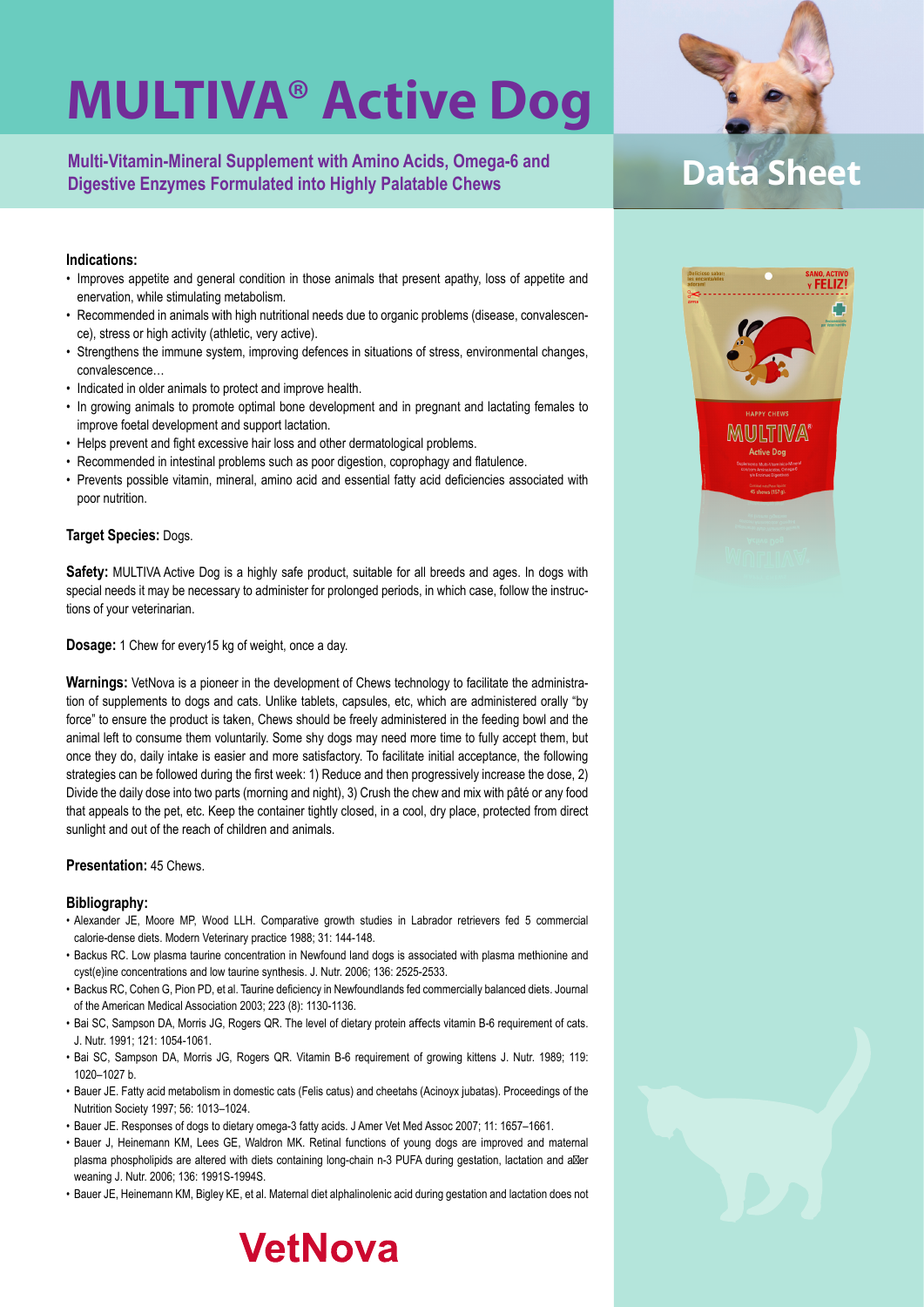**Multi-Vitamin-Mineral Supplement with Amino Acids, Omega-6 and Digestive Enzymes Formulated into Highly Palatable Chews**

increase docosahexaenoic acid in canine milk. J. Nutr. 2004; 134 (8S): 2035S-2038S.

- Bauer JE, Heinemann KM, Lees GE, Waldron MK. Docosahexaenoic acid accumulates in plasma of canine puppies raised on α-linolenic acid-rich milk during suckling but not when fed α-linolenic acid-rich diets a er weaning. J. Nutr. 2006; 136: 2087S-2089S.
- Boemke W, Palm U, Kaczmarczyk G, Reinhardt HW. Effect of high sodium and high water intake on 24 h-potassium balance in dogs. Z. Versuchstierkd. 1990; 33 (4): 179-185.
- Booles D, Burger IH, Whyte AL, et al. Effects of two levels of zinc intake on growth and trace element status in Labrador puppies.J Nutr 1991; 121: S79-S80.
- Brown SA, Brown CA, Crowell WA, et al. Effects of dietary polyunsaturated fatty acid supplementation in early renal insufficiency in dogs. J Lab Clin Med 2000;135:275–286.
- Burger I. Water balance in the dog and the cat. Pedigree Digest 1979; 6: 10-11.
- Burger, IH, and Barnett, K. C. The taurine requirement of the adult cat J. Small. Anim. Pract. 1982; 23: 533-537.
- Burger IH, Smith P. Aminosäurenbedarf erwachsener Katzen. In: Ernährung, Fehlernährung, und Diätetik bei Hund und Katze – Proceedings of the International Symposium Hannover (DE), September 3-4, 1987: pp. 93-97.
- Carlomagno G and Unfer V. Inositol safety: clinical evidences. European Review for Medical and Pharmacological Sciences 2011; 15, 931–936.
- Castillo VA, Lalia JC, Junco M, et al. Changes in thyroid function in puppies fed a high iodine commercial diet. Veterinary Journal 2001; 161 (1): 80-84.
- Castillo VA, Pisarev MA, Lalia JC, et al. Commercial diet induced hypothyroidism due to high iodine. A histological and radiological analysis. Veterinary Quarterly 2001; 23 (4): 218-223.
- Cline JL, Czarnecki-Maulden, Losonsky JM, et al. Effect of increasing dietary vitamin A on bone density in adult dogs. J. Anim. Sci. 1997; 75: 2980-2985.
- Cline JL, Odle J, Easter RA. The riboflavin requirement of adult dogs at maintenance is greater than previous estimates J Nutr. 1996 Apr; 126 (4):984-988.
- Czarnecki-Maulden GL, Deming JG, Izquierdo JV. Evaluation of practical dry dog foods suitable for all life stages. J. Amer. Vet. Med. Assoc. 1989; 195 (5): 583-590.
- Deady JE, Anderson B, O'Donnell III JA, et al. Effects of level of dietary glutamic acid and thiamine on food intake, weight gain, plasma amino acids and thiamin status of growing kittens. J. Nutr. 1981; 111: 1568-1579.
- Deady JE, Rogers QR, Morris JG. Effect of high dietary glutamic acid on the excretion of 35S-thiamin in kittens. J. Nutr. 1981; 111: 1580-1585.
- Delaney SJ, Kass PH, Rogers QR and AJ Fascetti. Plasma and whole blood taurine in normal dogs of varying size fed commercially prepared food. Journal of Animal Physiology and Animal Nutrition 2003; 87: 236-344.
- Douglass GM, Fern EB, Brown RC. Feline plasma and whole blood taurine levels as influenced by commercial dry and canned diets. J. Nutr. 1991; 121: 179S-180S.
- Dunbar BL, Bauer JE. Conversion of essential fatty acids by delta 6-desaturase in dog liver microsomes. J Nutr 2002; 132: 1701S–1703S.
- Earle KE, Smith PM. The effect of taurine content on the plasma taurine concentration of the cat Brit. J. Nutr. 1991; 66: 227-235.
- Fascetti AJ, Morris JG, Rogers QR. Dietary copper influences reproductive efficiency of queens. J. Nutr 1998; 128: 2590S-2592S.
- Fascetti AJ, Reed JR, Rogers QR, and Backus RC. Taurine deficiency in dogs with dilated cardiomyopathy: 12 cases (1997-2001). JAVMA 2003; 223 (8): 1137-1141.
- Fox PR. Taurine deficiency dilated cardiomyopathy and idiopathic myocardial failure. In: Textbook of Veterinary Internal Medicine. SJ Ettinger, EC Feldman Edits. 5th edition, WB Saunders Company Philadelphia, PA. 2000: pp. 908-912.
- Freeman LM, Rush JE, Kehayias JJ. Nutritional alterations and the effects of fish oil supplementation in dogs with heart failure. J Vet Intern Med 1998; 12: 440–448.
- Freeman LM, Rush JE, Markwell PJ. Effects of dietary modification in dogs with early chronic valvular disease. J Vet Intern Med 2006; 20: 1116–1126.
- Freytag TL, Liu SM, Rogers AR, Morris JG. Teratogenic effects of chronic ingestion of high levels of vitamin A in cats. J. Anim Phys and Anim Nutr. 2003; 87: 42-51.
- Goldy GG, Burr JR, Longardner CN et al. Effects of measured doses of vitamin A fed to healthy dogs for 26 weeks. Veterinary Clinical Nutrition 1996; 3 (2): 42-49.
- Goodman SA, Montgomery RD, Fitch RB et al. Serial orthopaedic examinations of growing great Dane puppies fed three diets varying in calcium and phosphorus. In: Recent advances in canine and feline nutrition. Vol 2. Iams Nutrition Sympoqium Proceedings. G. Reinhardt & D. Carye edits. Wimington, Ohio, Orange Frazer Press. 1998; pp. 3-12.

**VetNova** 



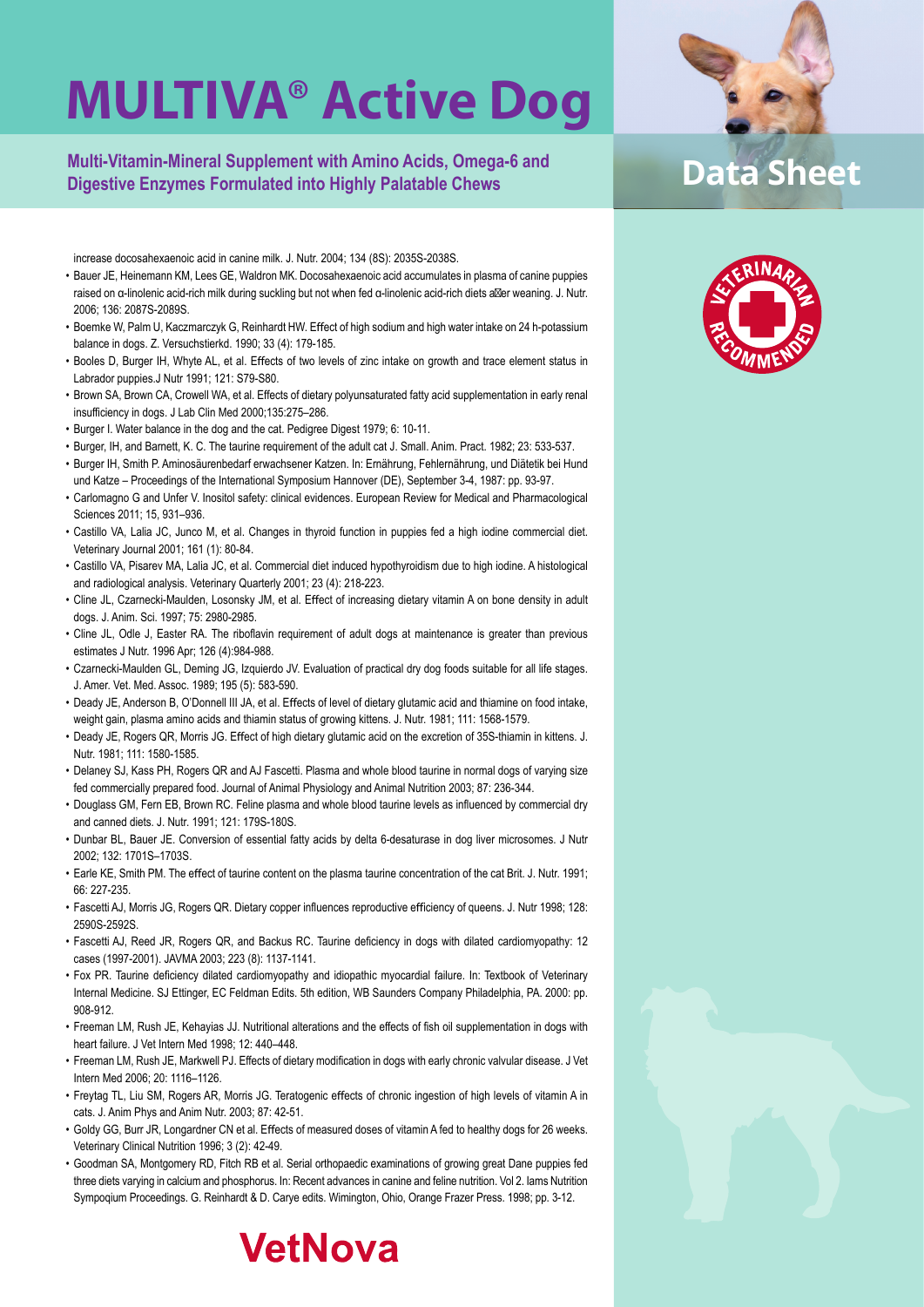**Multi-Vitamin-Mineral Supplement with Amino Acids, Omega-6 and Digestive Enzymes Formulated into Highly Palatable Chews**

- Hall JA. Potential adverse effects of long-term consumption of (n3) fatty acids. Comp Cont Educ Pract Vet. 1996; 18 (8): 879-895.
- Hall JA, Tooley KA, Gradin JL, et al. Influence of dietary n-6 and n-3 fatty acids and vitamin E on the immune response of healthy geriatric dogs. Am J Vet Res 2003; 64 (6): 762-772.
- Hansen RA, Harris ME, Pluhar GE, et al. Fish oil decreases matrix metallopoteinases in knee synovia of dogs with inflammatory joint disease. J Nutr Biochem 2008;19(2):101–108.
- Hazewinkel HAW. Influences of different calcium intakes on calcium metabolism and skeletal development in young Great Danes. Thesis Utrecht University, 1985.
- Heinemann KM, Bauer JE. Timely Topics in Nutrition Docosahexaenoic acid and neurologic development in animals. J. Am Vet Med Assoc 2006; 228 (5): 700-705.
- Heinemann KM, Waldron MK, Bigley KE, Bauer JE. Improvement of retinal function in canine puppies from mothers fed dietary long chain n-3 polyunsaturated fatty acids during gestation and lactation. J Vet Int Med 2005; 19 (3): 442-443, Abstr. 155.
- Heinemann KM, Waldron MK, Bigley KE, et al. Long-Chain (n-3) Polyunsaturated fatty acids are more efficient than α-linolenic acid in improving electroretinogram responses of puppies exposed during gestation, lactation, and weaning. J. Nutr. 2005; 135: 1960–1966.
- Hendriks WH, Wu YB, Shields RG, et al. Vitamin E requirement of adult cats increases slightly with high dietary intake of polyunsaturated fatty acids. J Nutr 2002; 132: 1613S-1615S.
- Hickman MA, Rogers QR, Morris JG. Effect of Processing on Fate of Dietary [14C] Taurine in Cats. J. Nutrition 1990; 120: 995-1000.
- Hickman MA, Rogers QR, Morris JG. Taurine Balance is Different in Cats Fed Purified and Commercial Diets. J. Nutr. 1992; 122: 553-559.
- Kelley R, Lepine A. Improving puppy trainability through nutrition. Proceedings from Iams Clinical Nutrition Symposium 2005, Seville, Spain.
- Kronfeld DS, Biotin and Avidin. In vitamin & Mineral Supplementation for dogs and cats A monograph on micronutrients Veterinary Practice Publishing Company 1989: 71-72, 99.
- Laflamme DP. Effect of breed size on calcium requirements for puppies. Supplement to Compendium on Continuing Education for the Practicing Veterinarian 2001; 23 (9A): 66-69.
- Lauten SD, Cox NR, Brawner WR, et al. Influence of dietary calcium and phosphorus content in a fixed ration on growth and development of Great Danes. Am J Vet Res. 2002; 63 (7): 1036-1047.
- Logas D, Beale KM, Bauer JE. Potential benefits of dietary supplementation with marine-life oil. J Am Vet Med Assoc 1991;199(11):1631–1636.
- Morris JG, Rogers QR, Kim SW, Backus RC. Dietary taurine requirement of cats is determined by microbial degradation of taurine in the gut. Vet. Clin. Nutr. 1994; 1 (3): 118-127.
- Morris PJ, Salt C, Raila J, et al. Safety evaluation of vitamin A in growing dogs. Br J Nutr 2012; 108: 1800-1809.
- NRC (National Research Council). Nutrient Requirements of Dogs and Cats. The National Academic Press, Washington, DC. 2006.Washington, DC. 2006.
- Oddle J, Roach M, Baker DH. Taurine utilization by cats. J. Nutr. 1993; 123: 1932-1933.
- Pastoor FJ, Van't Klooster AT, Opitz R, et al. Effect of dietary magnesium level on urinary and faecal excretion of calcium, magnesium and phosphorus in adult, ovariectomized cats. Br J Nutr. 1995; 74 (1): 77-84.
- Pawlosky RJ, Denkins Y, Ward G, et al. Retinal and brain accretion of long-chain polyunsaturated fatty acids in developing felines: the effects of corn oil-based maternal diets. Am. J. Clin Nutr 1997; 65 (2): 465-472.
- Pion PD, Sanderson SL, and Kittleson MD. The effectiveness of taurine and levocarnitine in dogs with heart disease. Vet Clin of North Am Small Anim Pract 1998; 1495-1514.
- Pion, Kittleson & Rogers. Myocardial failure in cats associated with low plasma taurine: a reversible cardiomyopathy Science 1987; 237: 764-768.
- Re S, Zanoletti M, Emanuele E. Aggressive dogs are characterized by low omega-3 polyunsaturated fatty acid status. Vet Res Commun 2008;32:225–230.
- Saker KE, Eddy AL, Thatcher CD, Kalnitshy J. Manipulation of Dietary (n-6) and (n-3) Fatty Acids Alters Platelet Function in Cats. J Nutr 1998;128:2645S–2647S.
- Sanderson SL, Gross KL, Ogburn PN, et al. Effects of dietary fat and L-carnitine on plasma and whole-blood taurine concentrations and cardiac function in healthy dogs fed protein-restricted diets. Am J Vet Res. 2001; 62: 1616-1623.
- Schoenmakers I, Hazewinkel HAW, Voorhout G, et al. Effect of diets with different calcium and phosphorus contents on the skeletal development and blood chemistry of growing grate Danes. Vet Rec. 2000; 147: 652-660.
- Schweigert FJ, Bok V. Vitamin A in blood plasma and urine of dogs is affected by the dietary level of vitamin A. Int J Vitam Nutr Res 2000; 70, 84-91.